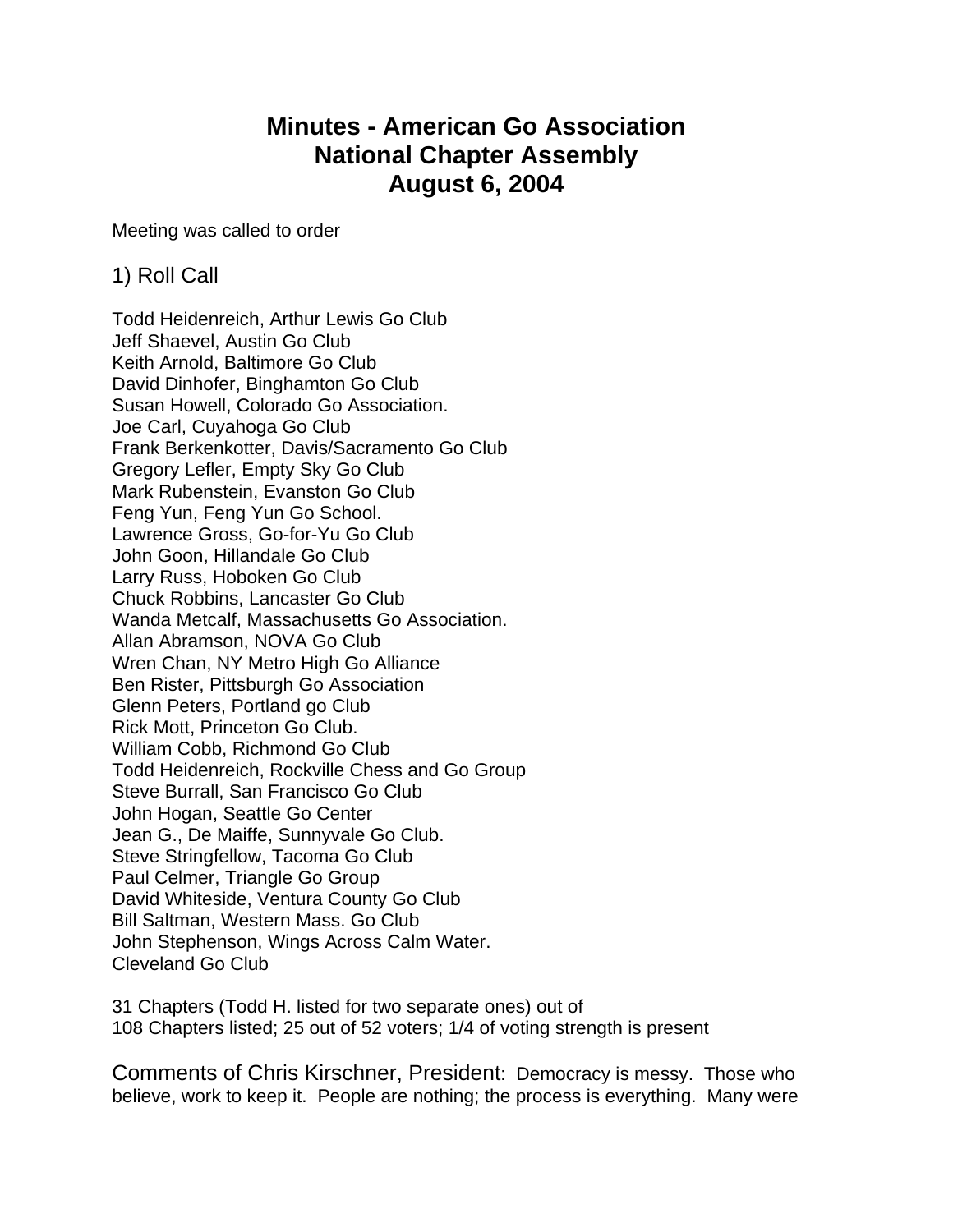injured in the events of the past year, but the process held. My current goal is to provide an orderly transition process.

Mike Lash was briefly introduced as the new president.

2) Approval of Minutes:

Moved / seconded by Keith Arnold/Steve Stringfellow to accept the minutes. Accepted without dissent.

3) Report of Board to Assembly.

De Maiffe moved to accept; Willard Haynes seconded.

Allan Abramson: My new goal is to double membership within five years. Allan will continue as new chair.

Elections gave us winners to appoint to the resigned positions of Jon Boley and Dave Weimer: Mike Bull and William Cobb.

Lee Anne Bowie accepted the position of Secretary and was approved by the board.

#### 4) Other Reports: Treasurer's Report

There was a decrease in spending as the Ing Funds arrived late,

The 2003 Congress was outrageously successful financially

AGA gets half the profit; the other half goes to the sponsoring chapter.

Chapter share is held as liability on the Aga books.

Terry presented balance sheet for 2004.

Ben will redesign accounting system.

Moved/seconded by Rick Mott/Steve Stringfellow to accept the treasurer's report.

Q. Any attention paid to investment of funds in interest bearing account? Allan: There will be a quarterly statement from now on. The reserve is so large, there are questions about reinvestment to increase the returns. Allan will explore higher returns with Ben and others.

Fiscal year begins on March 1, 2005.

Mike Lash: This is shifted forward to end May 31, 2005. Report due July 1, 2005 Projecting drop of \$21k and Ing budget was overspent by \$1600.

 Clarifying now in 2005. There will be a special interim fiscal year of 3 months, so that the Fiscal 2006 will begin June 1, 2005.

5) Other Reports: Membership:

Neither committee member is present, but the Congress put us over 2,000.

Rick Mott: \$25k is allocated for membership development. Find a National Magazine and run ads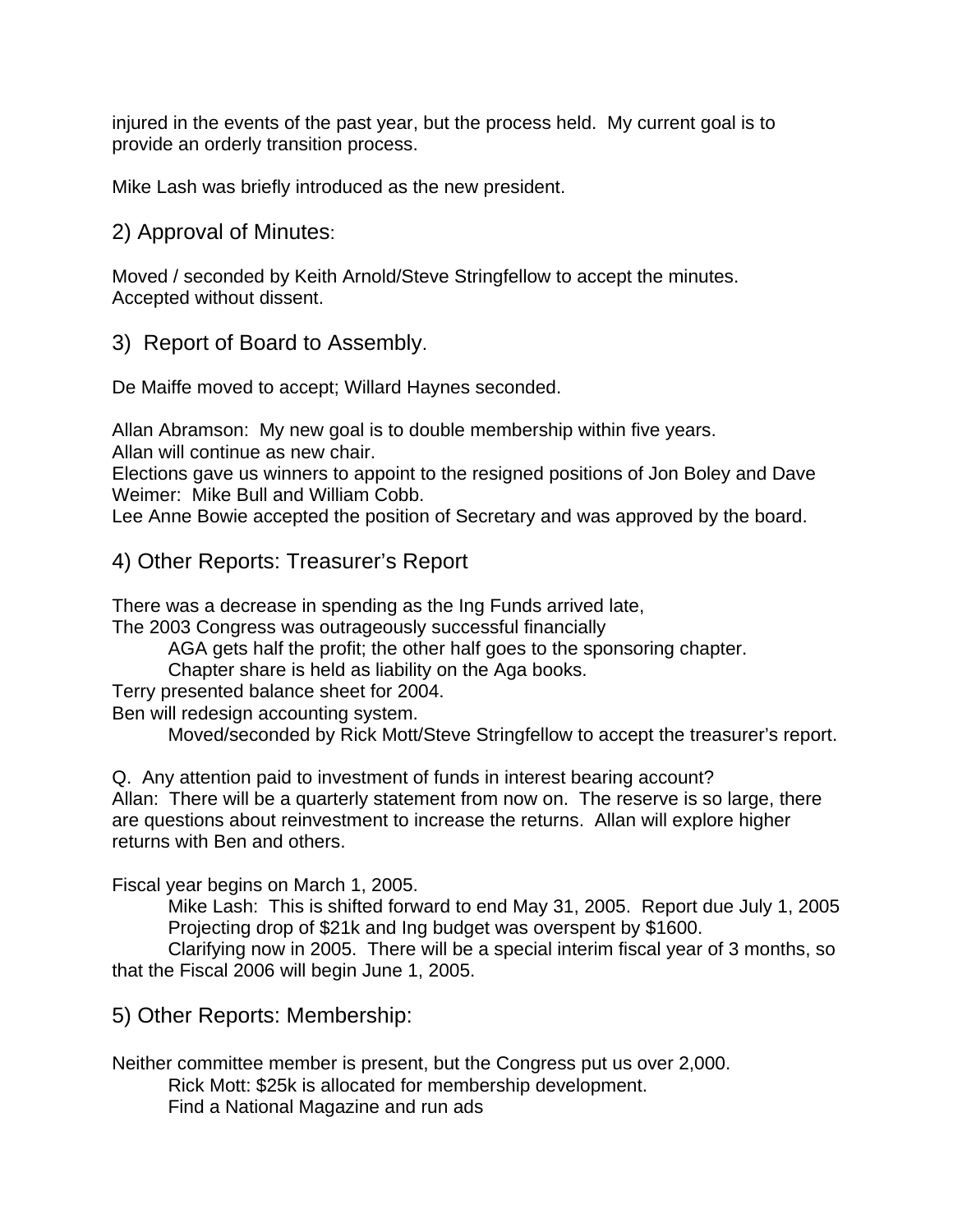Roy Laird: Beef up renewal process.

Allan: We need to generate ideas and support local activities to increase membership.

Handout: Education committee has a brochure, a general letter for the principal and a letter for parents that can be handed out for outreach.

Philip: The journal costs are exorbitant. Please consider adjusting the cost.

Q. Budget says "for member services". What are member services? The ejournal is one of the member services. Chris Garlock needs to take a look at this.

6) Other Reports: Ing Grant Management:

Things were too uneven last year. There was a general lack of tracking and lack of interest. Not certain what to expect from Ing, but hopeful.

7) By-Laws Changes (proposed)

Keith Arnold, Chair of Governance Committee

Chapter voting: Rick Mott has something that might work. Also there are a variety of issues.

6A Mike Lash drafted changes. By-Laws are inadequate and unclear as is.

Third bullet: "Executive Vice-President"--This provides a clear line of authority. The board can direct the Executive VP to take the reins if necessary.

We can stagger the Secretary and Treasurer. "Regional Director" not "Vice-President"

New Language on P.12: Sect A. This lays out Board authority. "An appointment approved by 2/3 majority" [2/3 of 7 is 5]

"Removal also 2/3 majority" The board will have the authority for immediate removal of an appointee.

P14 D Board can appoint persons to non-corporate positions with or without compensation.

P. 13 #4: We need to clarify and say "board may do it" and "president may do it" as appropriate. The consent of the board is required for appointment.

Allan: "notification required"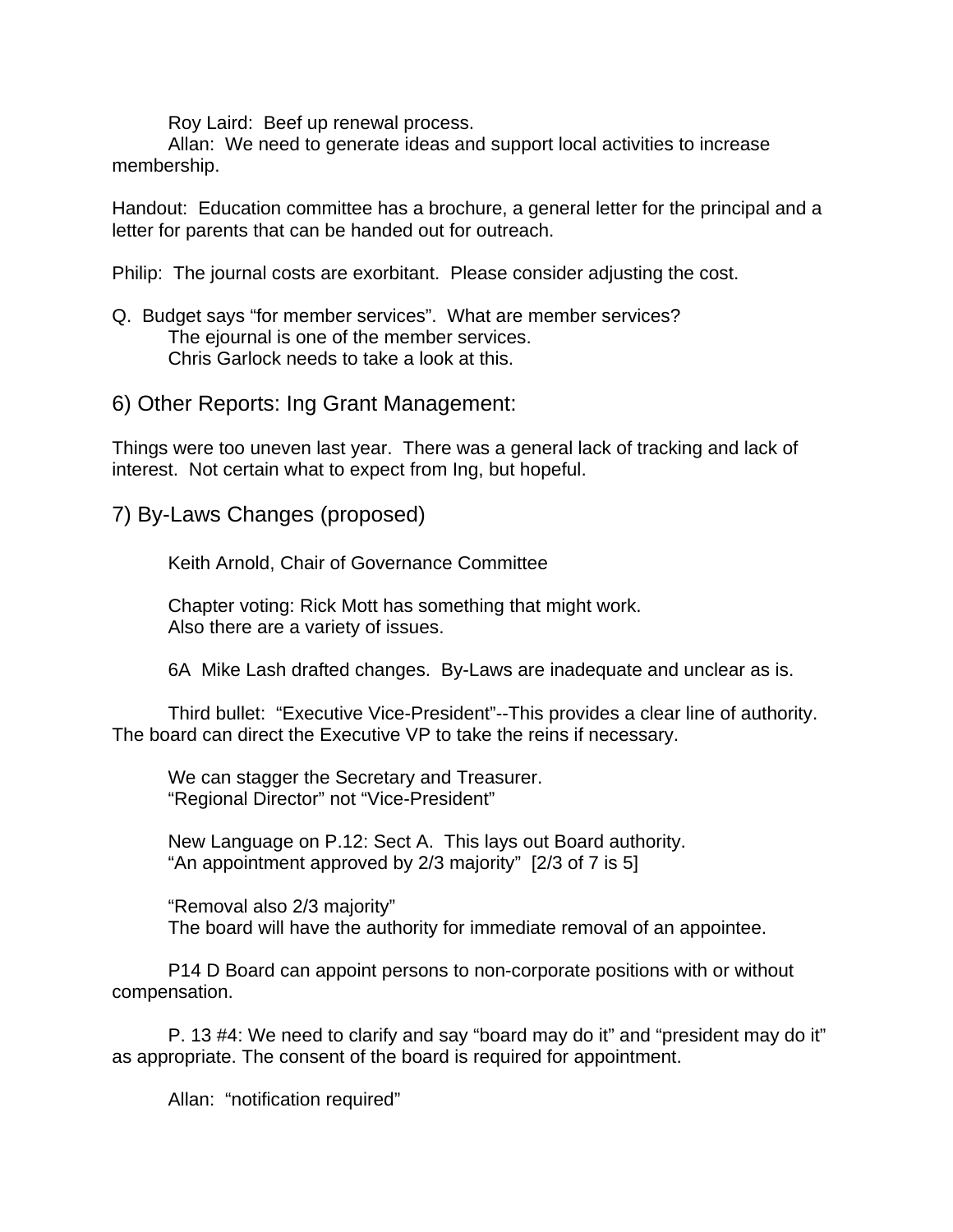Sam: We need such flexibility. What is "temporary"? The president does not sign contracts The president and the board look for and okay a choice.

These by-laws changes will be submitted to chapters before the vote. The committee wants direction to insert the changes and put to vote of the membership in

time for the next election.

Q. What is the process to put things to members?

Governance would do so as asked by chapters, board and would check for conflicts with existing by-laws. This requires 2/3 of the individual member votes cast.

P16 #3: All serve at the pleasure of the board: 2/3 majority required to remove. A discussion on replacement ensued.

Q. What is the difference between powers and authority?

P21, Sect E limits what the president may and may not do. President makes no corporate decisions. President is responsible for daily business.

P29 F #1 Assets change in fiscal year by May 31.

P32 Resolving conflicts of authority written. Ranking of authority is in conflict.

Steve Stringfellow moved, Rick Mott seconded to accept the report.

Continued discussion:

Keith: The term should begin sooner—do away with a lame duck. Term should start the

Tuesday after Labor Day.

Terry: That's too long; it should be instantaneous.

Mike: What about the transition period.. Need to "shorten or eliminate" the lame duck period.

Terry: Eliminate waiting period.

Show of hands re: instantaneous replacement versus 30 days or less resulted in about 2 to 1 in favor of instantaneous.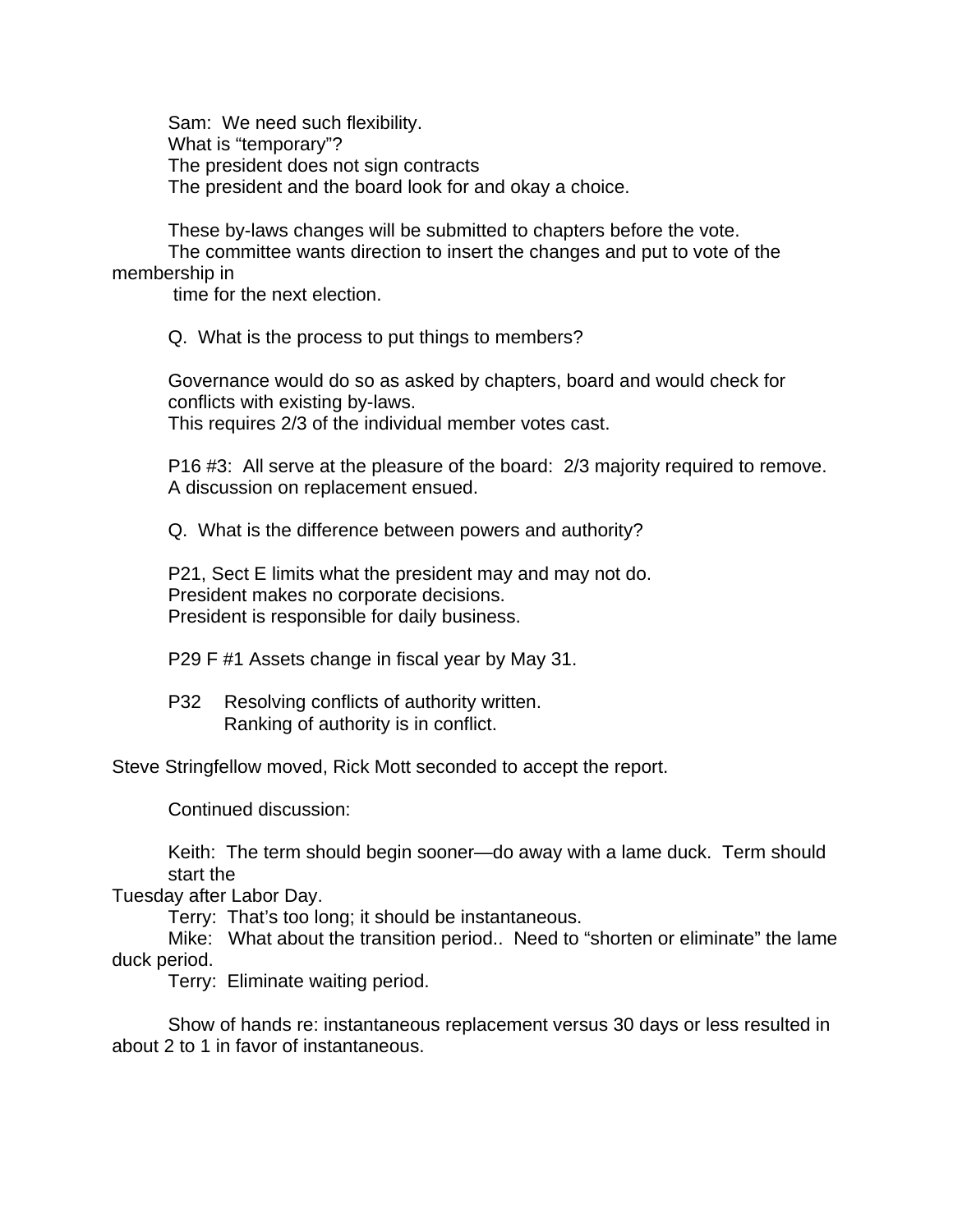#2. Regional Directors must live in their region and step down if they move. "Temporarily" living elsewhere does not count.

#3 Requirements: 18 years old; full AGA member; has read the bylaws. Opinion: A Director should be US citizen Opposition feels vehemently that legal residents should be eligible.

Q. Why is it a concern?

It is a matter of control; keeping it United States American Go Association

Lang Ziao Liu: A loyalty pledge is required for citizenship. "Loyalty" should be required for the AGA.

Lee: Consider the policy of diplomatic reciprocity. Restriction is unnecessary. Allan: We should encourage inclusion.

Chuck: If active in American Go, they should be allowed .

Terry: Terrible taste to restricting it to citizens only.

Chris K: There are other ways to deal with it.

#4. Quorum: The way to protect a person from the majority. It must be four. Something with a 4-3 vote passes. Three members can put an "emergency

delay" or

"action deferred". Thirty days to create discussion before something can be put into effect. Only one delay per issue.

Terry: This is overkill.

Mike: This would prevent a runaway train.

Jeff: This is for regular board business; far less likely for there to be a runaway

train.

Summary: possible issue, but use other mechanisms. There were nods around the room, so they will look at other ideas.

#5. Recall Procedures:

Too easy to recall under current bylaws. If six chapters say go, it requires 60% vote.

The chapters must have five full members. The votes total should be sixty.

No procedure for this. Simply file with the secretary and recall vote must not take place before 30 days have passed, and no later than 60 days.

Petitions can be withdrawn and the clock stops if less than 6 chapters remain.

Cause for recall: Malfeasance or dereliction of duty: this is not defined. That would allow for a political situation.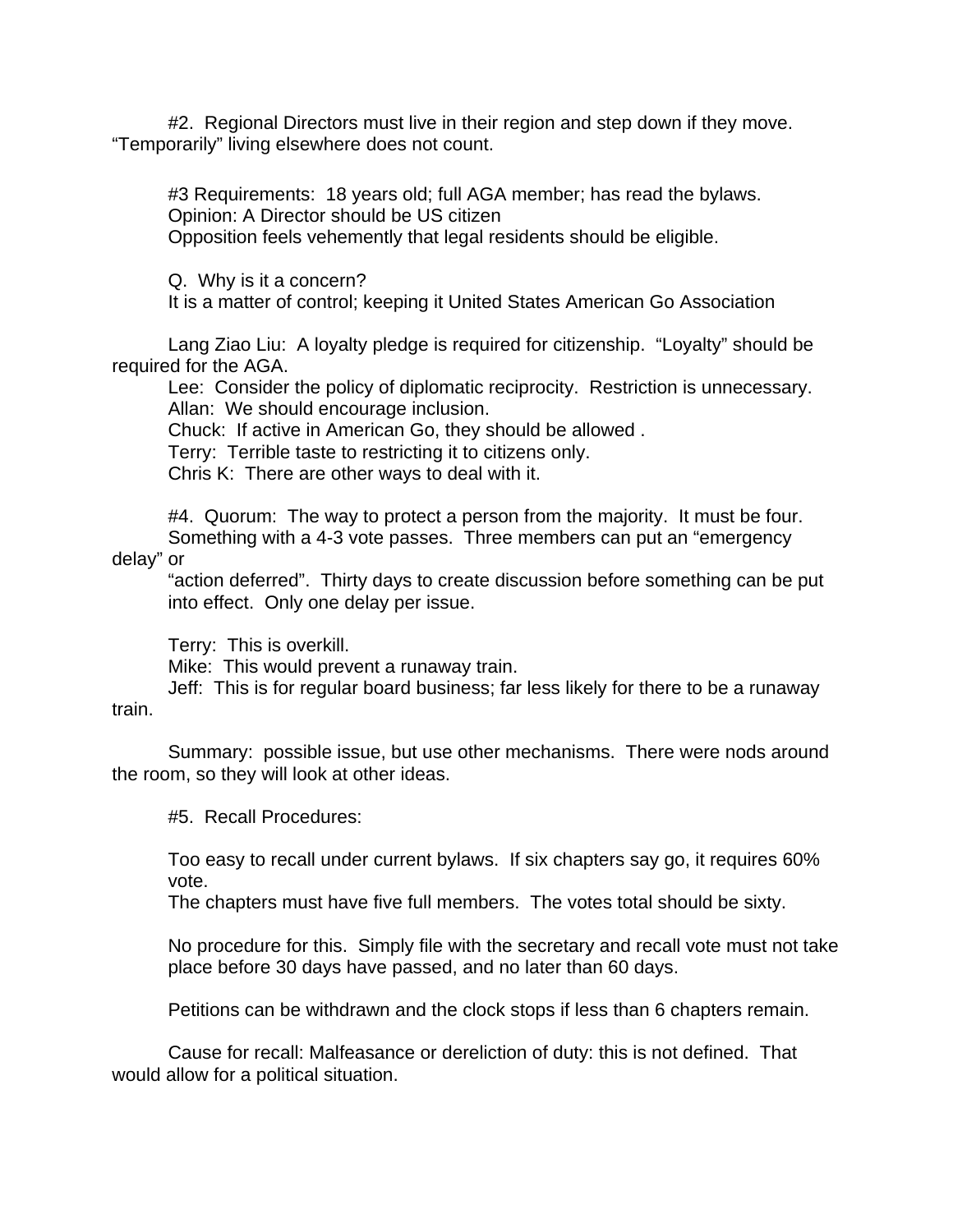Suggestion: Drop that phrase and use "for cause." 60% must support it.

60% would be a national vote. Should be double that. New York law says it should be.

Region should be 60% against you National should be 60% against you.

Allan: Overall this is excellent work.

We need to express the number of chapters as a percent, so that as we grow beyond 100 chapters, the language won't need to be changed: 4% of members and 6% of chapters.

Q: A petition requires 30 people? (Six 5-member chapters.)

Mike Lash: Recall is meant to deal with extreme situations. This should be easy to get if a recall is needed.

David Whiteside: Why 5+ members? Keith: Better to predict percentages. Glenn Peters: % of the population is sufficient. Keith: Like two tests: chapter and poputlation

8) Role of the National Assembly—Board said it was low priority; did not get to it.

Terry: What makes it worthwhile to be here?

Keith: What power do we have? Very vague about stopping something in the Articles of Corporation.

Chris: Last year assembly passed resolution re procedure to change bylaws. How should assembly interact with the board etc.

Assembly is more representative of the membership than the board and should have powers.

Terry: Others approve budget

Perhaps rules should belong to the Assembly.

### 9) Komi Changes

Statistics: Black wins 54% to white's 46% with 5.5 komi; Black wins 49% to white's 51% with 7.5 komi. The .5 is statistically insignificant.

Fred moved, Keith seconded to adopt 7.5 komi for AGA for next year. Bill Cobb called for the question.

The motion passed unopposed.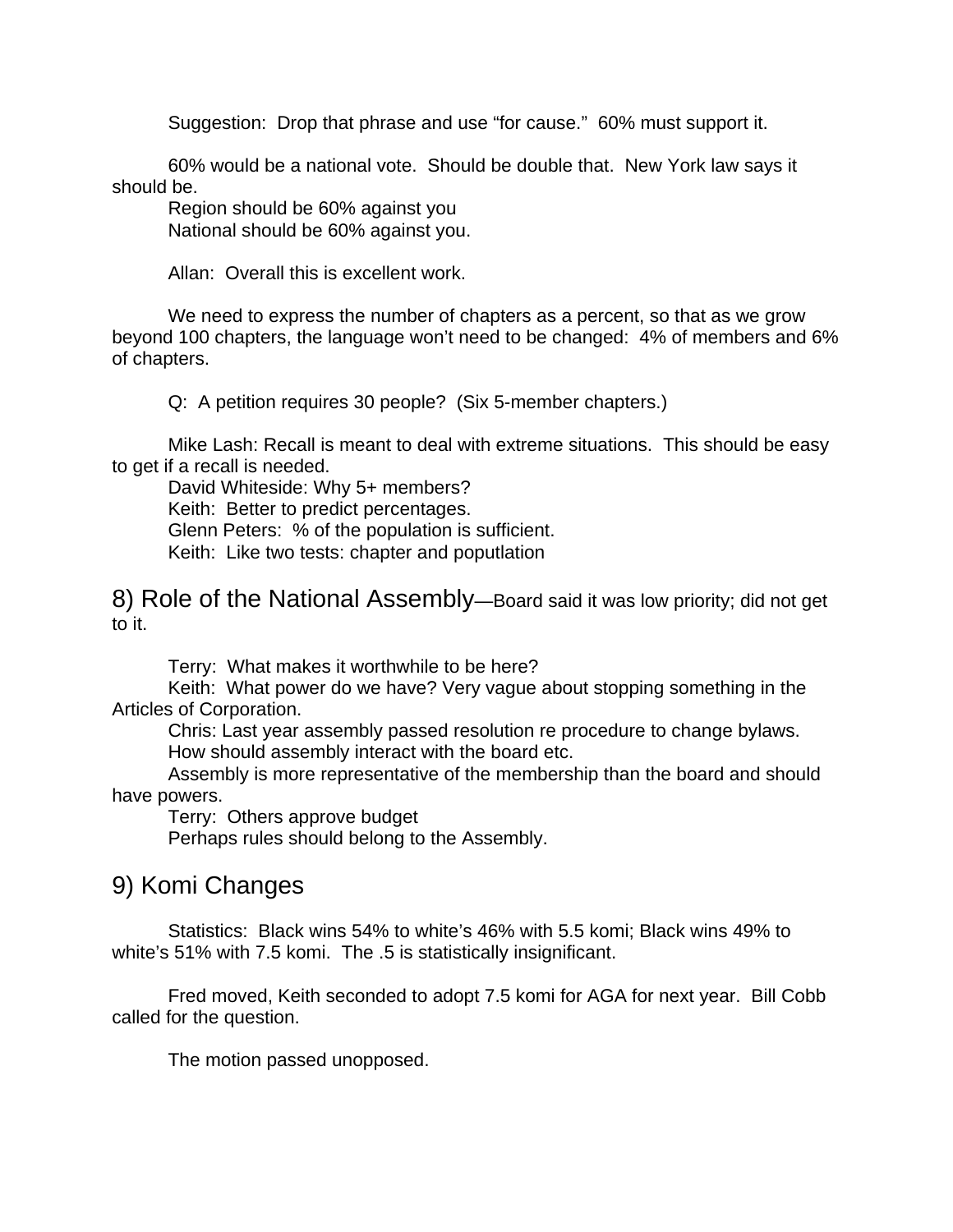10) Structural relationship between Board and Executive: no discussion; no motion.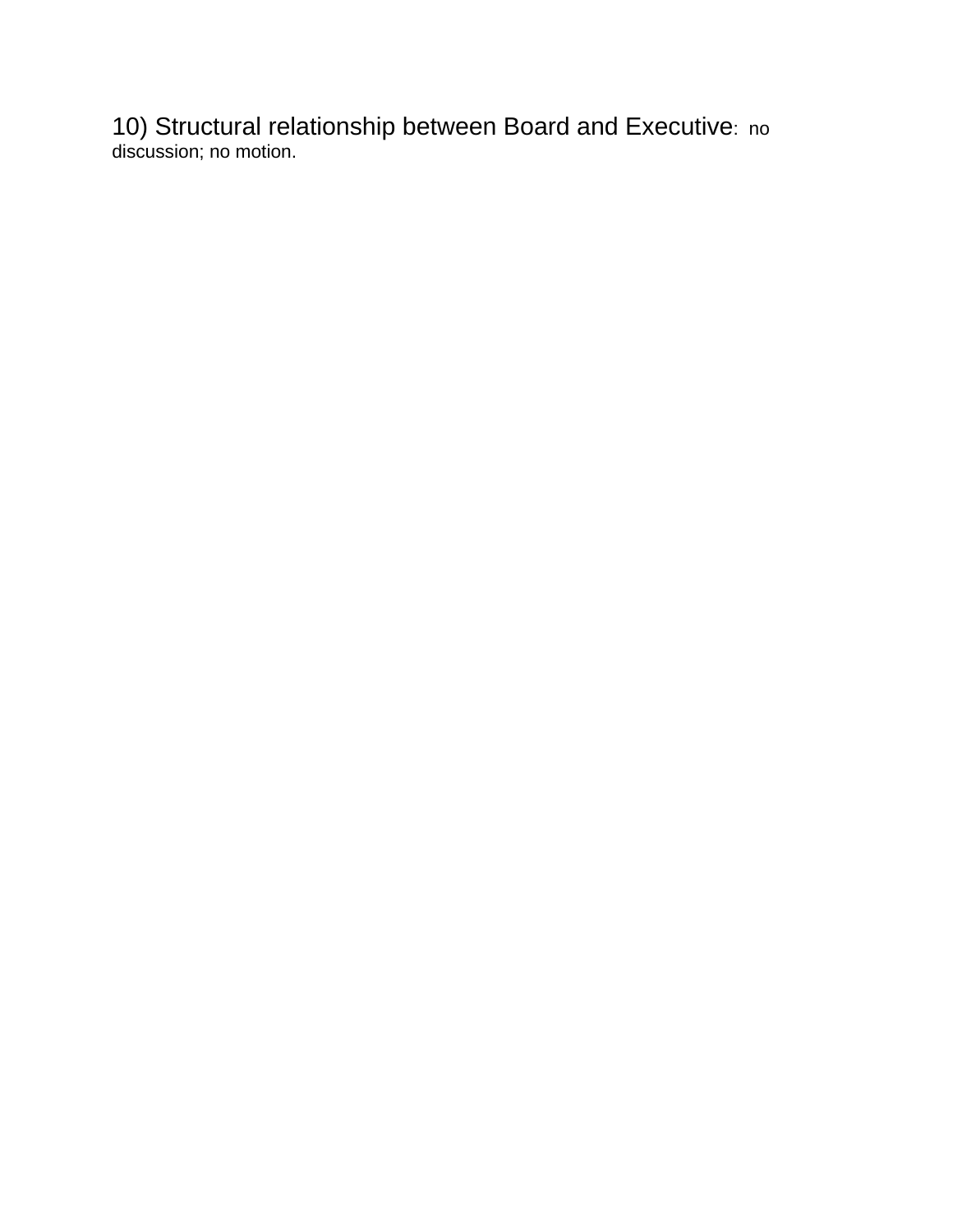# 11) Voting Procedure Report.

AGA should use internet voting. We joined to interact. We cannot have face-toface without strong chapters.

Supporters of direct vote say.

- a. Lots don't belong to clubs
- b. Many clubs cannot reach five voters to have a vote

Committee Recommendations:

- c. Majority: Change voting to indicate # of full, lifetime and youth members.
- d. Focused analysis: Make chapters function as true democracy representative; takes services, journals, policy to them

Proposal: All chapters have one vote. Peak is in 5-9 members.

Reward Recruitment: 1-4 members – 1 vote 5-9 members – 2 votes 10-19 members – 3 votes 20-29 members – 4 votes 30 and  $up - 5$  votes

All kinds of compromises are possible. Suggestion: Voluntary direct vote. Have member check-off box while renewing.

Mark's Proposal p 54 Some version of weighted vote makes sense. At-large elected by all Taper off with size of chapter Do not reward service with votes

Four key issues on p.55

Straw votes

- 1. chapter rep not service 8 for; 17 against; 6 abstentions.
- 2. Voting for one: 9; more than one 17; 2 abstentions
	- Is two enough: 10 for Three enough: 19 for Four enough: 12 for
- 3. In favor of small: 19 to 6
- 4. Cap on # of votes yes 9; no 12
- 5. Sliding scale for chapters: For 18; against 5; abstain 3
- 6. Direct vote for all: For 4; against 18; abstain 5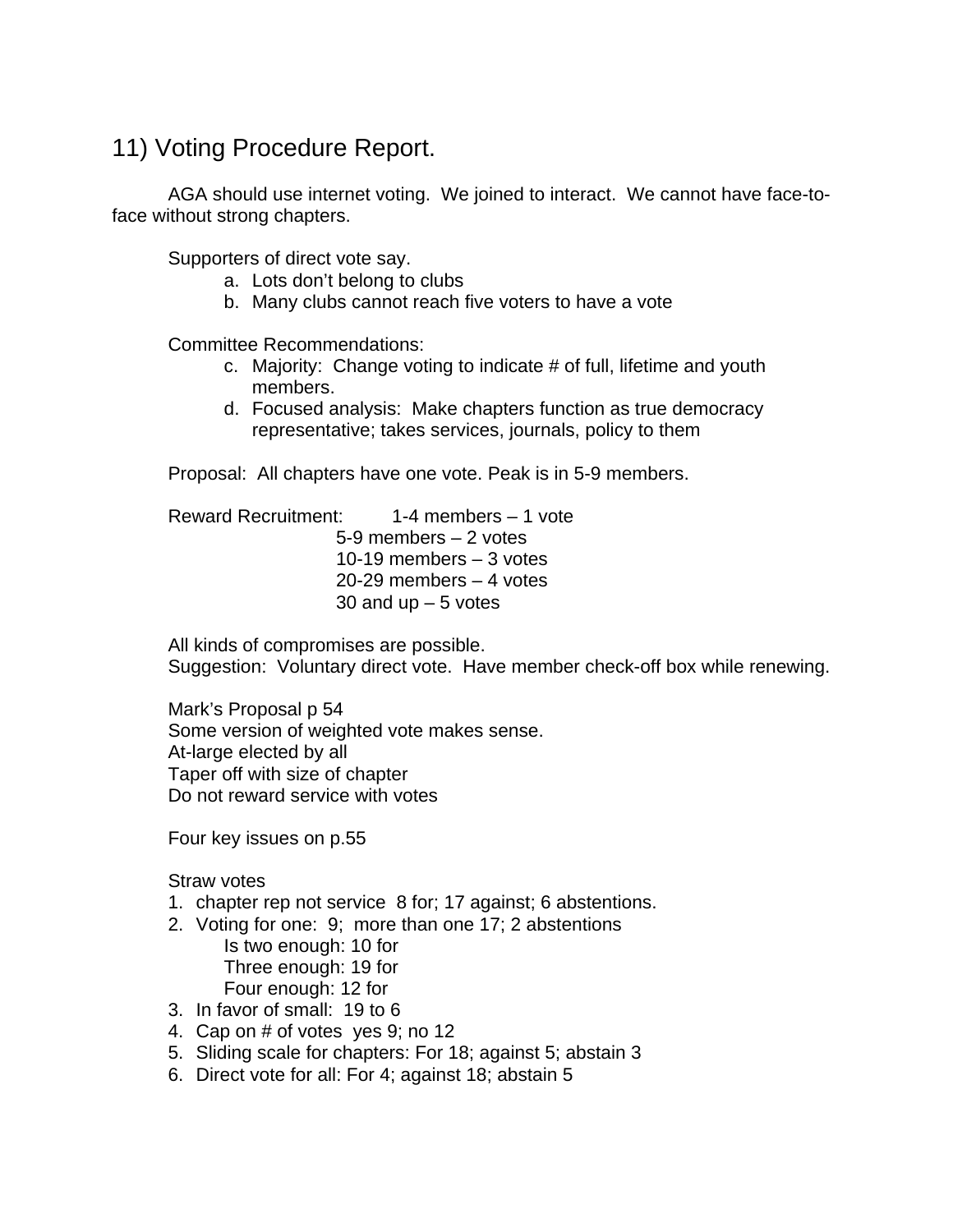## 12) AGA—APGA cooperation

Draft policy discussion:

John Stephenson: APGA refused to help develop policy.

Strong players say it is not appropriate to have foreign association be the defining entity.

If tournament sponsors provide money, the sponsors dictate; if not, we do. As a first step, this is an excellent beginning.

Allan requests reactions to the statement within the next month.

## 13) Introduction of President: Mike Lash--Cleveland

Mike intends to have a president's column in the ejournal. He had been overseas for ten years, so he has lots of international experience in civil service. He has traveled the world. About four years ago he joined the committee. He is the government's real estate agent.

Mike's Thoughts: Plan to lead and manage AGA as an organization. He has good organizational skills, and he is happy to delegate. He sees his job as managing resources-- people. The organization chart needs a fresh look, and he wishes to channel his energies. He has two 5-10 year plans. Board makes policy and wishes to generate ideas.

Mike sees Chapters as entry for service. He wishes to better define chapter. He wants to strengthen the relationship between chapters and members, and encourage networking between chapters. He wants to encourage competition and establish "state championship" for each state; the winner of each state would go to the national. To participate would require membership in AGA. He wishes to improve international ties and pro relationships.

In conclusion, Mike feels these are exciting times for the AGA.

### 14) Approval of Congress 2005 proposal.

Second week of August 8-6 to 8-14 in Tacoma, Washington. Luxury dorm rooms available. Cost would be similar to Houston. There are 4-star hotels 20 minutes away and the airport is 50 minutes away. Playing area available until 11.

Keith moved to approve; Jean de Maiffe seconded. All in favor.

### 15) 2006 Congress Proposal:

Lancaster, Sam Zimmerman